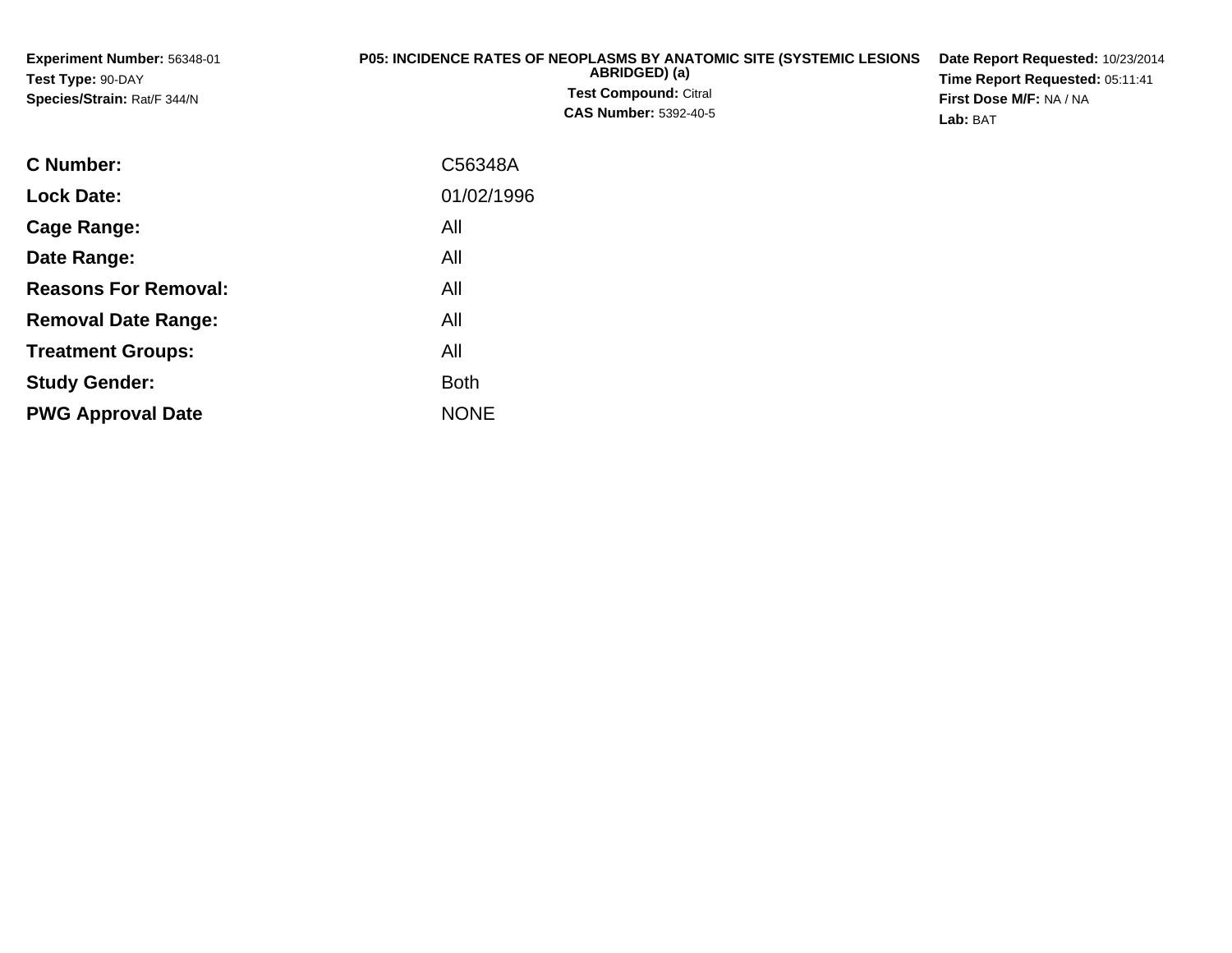| Experiment Number: 56348-01<br>Test Type: 90-DAY |                                  | P05: INCIDENCE RATES OF NEOPLASMS BY ANATOMIC SITE (SYSTEMIC LESIONS<br>ABRIDGED) (a) | Date Report Requested: 10/23/2014<br>Time Report Requested: 05:11:41 |                 |                         |           |  |
|--------------------------------------------------|----------------------------------|---------------------------------------------------------------------------------------|----------------------------------------------------------------------|-----------------|-------------------------|-----------|--|
| Species/Strain: Rat/F 344/N                      |                                  | <b>Test Compound: Citral</b>                                                          |                                                                      |                 | First Dose M/F: NA / NA |           |  |
|                                                  |                                  | <b>CAS Number: 5392-40-5</b>                                                          |                                                                      |                 | Lab: BAT                |           |  |
| F 344/N Rat MALE                                 | <b>UNTREAT</b><br><b>CONTROL</b> | <b>VEHICLE CONTROL</b>                                                                | 3900 PPM                                                             | <b>7800 PPM</b> | 15600 PPM               | 31300 PPM |  |
| <b>Disposition Summary</b>                       |                                  |                                                                                       |                                                                      |                 |                         |           |  |
| <b>Animals Initially In Study</b>                | 10                               | 10                                                                                    | 10                                                                   | 10              | 10                      | 10        |  |
| <b>Early Deaths</b>                              |                                  |                                                                                       |                                                                      |                 |                         |           |  |
| <b>Moribund Sacrifice</b>                        |                                  |                                                                                       |                                                                      |                 |                         | 10        |  |
| <b>Survivors</b>                                 |                                  |                                                                                       |                                                                      |                 |                         |           |  |
| <b>Terminal Sacrifice</b>                        | 10                               | 10                                                                                    | 10                                                                   | 10              | 10                      |           |  |
| <b>Animals Examined Microscopically</b>          | 10                               | 10                                                                                    | 10                                                                   | 10              | 10                      | 10        |  |
| <b>ALIMENTARY SYSTEM</b>                         |                                  |                                                                                       |                                                                      |                 |                         |           |  |
| Esophagus                                        | (10)                             | (10)                                                                                  | (0)                                                                  | (0)             | (10)                    | (10)      |  |
| Intestine Large, Cecum                           | (10)                             | (10)                                                                                  | (0)                                                                  | (0)             | (10)                    | (10)      |  |
| Intestine Large, Colon                           | (10)                             | (10)                                                                                  | (0)                                                                  | (0)             | (10)                    | (10)      |  |
| Intestine Large, Rectum                          | (10)                             | (10)                                                                                  | (0)                                                                  | (0)             | (10)                    | (10)      |  |
| Intestine Small, Duodenum                        | (10)                             | (10)                                                                                  | (0)                                                                  | (0)             | (10)                    | (10)      |  |
| Intestine Small, Ileum                           | (10)                             | (10)                                                                                  | (0)                                                                  | (0)             | (10)                    | (10)      |  |
| Intestine Small, Jejunum                         | (10)                             | (10)                                                                                  | (0)                                                                  | (0)             | (10)                    | (10)      |  |
| Liver                                            | (10)                             | (10)                                                                                  | (1)                                                                  | (0)             | (10)                    | (10)      |  |
| Pancreas                                         | (10)                             | (10)                                                                                  | (0)                                                                  | (0)             | (10)                    | (10)      |  |
| Salivary Glands                                  | (10)                             | (10)                                                                                  | (0)                                                                  | (0)             | (10)                    | (10)      |  |
| Stomach, Forestomach                             | (10)                             | (10)                                                                                  | (0)                                                                  | (0)             | (10)                    | (10)      |  |
| Stomach, Glandular                               | (10)                             | (10)                                                                                  | (0)                                                                  | (0)             | (10)                    | (10)      |  |
| CARDIOVASCULAR SYSTEM                            |                                  |                                                                                       |                                                                      |                 |                         |           |  |
| <b>Blood Vessel</b>                              | (10)                             | (10)                                                                                  | (0)                                                                  | (0)             | (10)                    | (10)      |  |
| Heart                                            | (10)                             | (10)                                                                                  | (0)                                                                  | (0)             | (10)                    | (10)      |  |
| <b>ENDOCRINE SYSTEM</b>                          |                                  |                                                                                       |                                                                      |                 |                         |           |  |
| <b>Adrenal Cortex</b>                            | (10)                             | (10)                                                                                  | (0)                                                                  | (0)             | (10)                    | (10)      |  |
| Adrenal Medulla                                  | (10)                             | (10)                                                                                  | (0)                                                                  | (0)             | (10)                    | (10)      |  |

b - Primary tumors: all tumors except metastatic tumors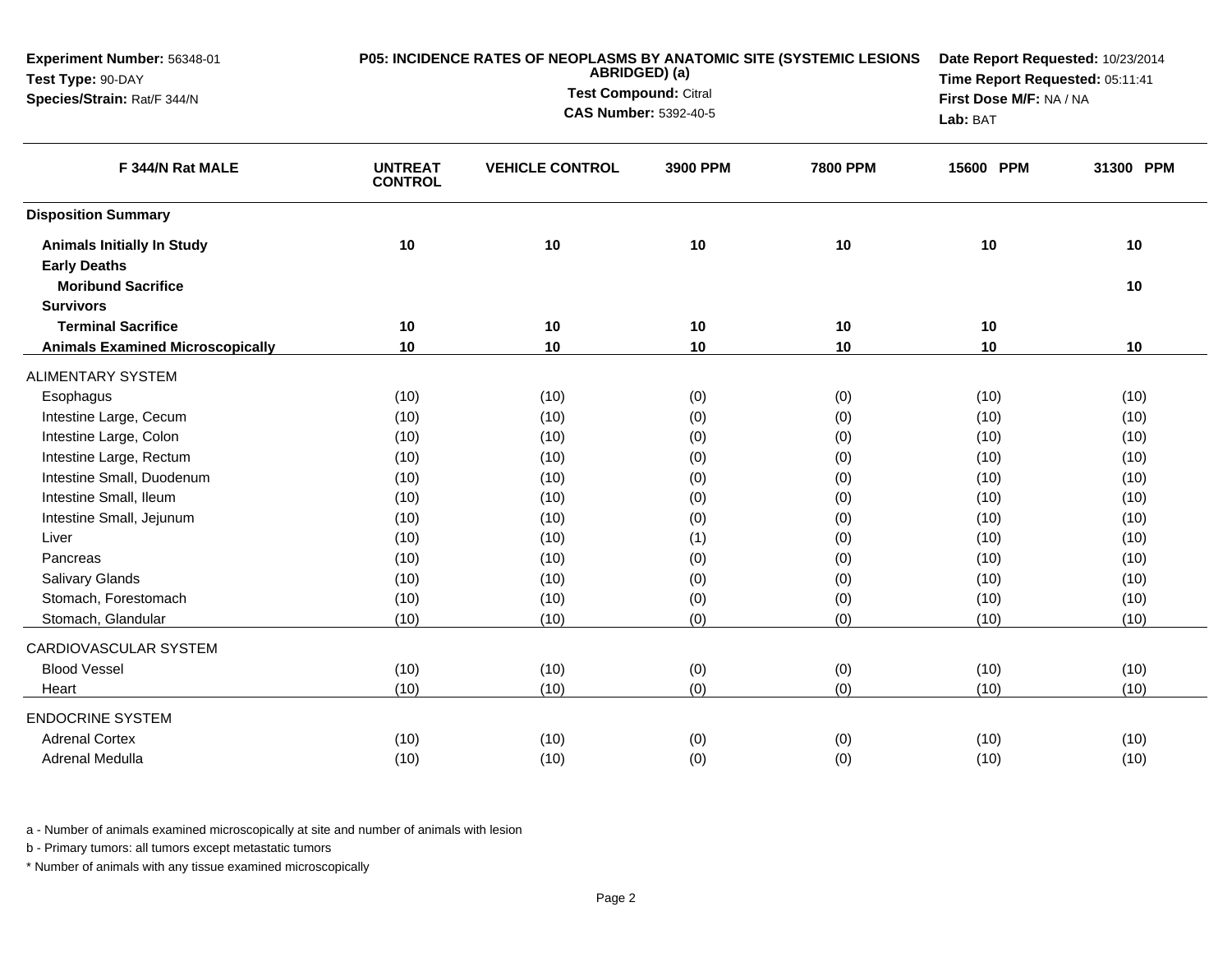| Experiment Number: 56348-01<br>Test Type: 90-DAY | P05: INCIDENCE RATES OF NEOPLASMS BY ANATOMIC SITE (SYSTEMIC LESIONS<br>ABRIDGED) (a)<br>Test Compound: Citral |                              |          |                 |           | Date Report Requested: 10/23/2014<br>Time Report Requested: 05:11:41 |
|--------------------------------------------------|----------------------------------------------------------------------------------------------------------------|------------------------------|----------|-----------------|-----------|----------------------------------------------------------------------|
| Species/Strain: Rat/F 344/N                      |                                                                                                                |                              |          |                 |           | First Dose M/F: NA / NA                                              |
|                                                  |                                                                                                                | <b>CAS Number: 5392-40-5</b> |          |                 | Lab: BAT  |                                                                      |
| F 344/N Rat MALE                                 | <b>UNTREAT</b><br><b>CONTROL</b>                                                                               | <b>VEHICLE CONTROL</b>       | 3900 PPM | <b>7800 PPM</b> | 15600 PPM | 31300 PPM                                                            |
| Islets, Pancreatic                               | (10)                                                                                                           | (10)                         | (0)      | (0)             | (10)      | (10)                                                                 |
| Parathyroid Gland                                | (10)                                                                                                           | (7)                          | (0)      | (0)             | (9)       | (10)                                                                 |
| <b>Pituitary Gland</b>                           | (9)                                                                                                            | (9)                          | (0)      | (0)             | (10)      | (10)                                                                 |
| <b>Thyroid Gland</b>                             | (10)                                                                                                           | (10)                         | (0)      | (0)             | (10)      | (10)                                                                 |
| <b>GENERAL BODY SYSTEM</b><br>None               |                                                                                                                |                              |          |                 |           |                                                                      |
| <b>GENITAL SYSTEM</b>                            |                                                                                                                |                              |          |                 |           |                                                                      |
| Epididymis                                       | (10)                                                                                                           | (10)                         | (0)      | (0)             | (10)      | (10)                                                                 |
| <b>Preputial Gland</b>                           | (10)                                                                                                           | (10)                         | (0)      | (0)             | (10)      | (10)                                                                 |
| Prostate                                         | (10)                                                                                                           | (10)                         | (0)      | (0)             | (10)      | (10)                                                                 |
| Seminal Vesicle                                  | (10)                                                                                                           | (10)                         | (0)      | (0)             | (10)      | (10)                                                                 |
| <b>Testes</b>                                    | (10)                                                                                                           | (10)                         | (0)      | (0)             | (10)      | (10)                                                                 |
| <b>HEMATOPOIETIC SYSTEM</b>                      |                                                                                                                |                              |          |                 |           |                                                                      |
| <b>Bone Marrow</b>                               | (10)                                                                                                           | (10)                         | (0)      | (10)            | (10)      | (10)                                                                 |
| Lymph Node, Mandibular                           | (10)                                                                                                           | (10)                         | (0)      | (0)             | (10)      | (10)                                                                 |
| Lymph Node, Mesenteric                           | (10)                                                                                                           | (10)                         | (0)      | (0)             | (10)      | (10)                                                                 |
| Spleen                                           | (10)                                                                                                           | (10)                         | (0)      | (0)             | (10)      | (10)                                                                 |
| Thymus                                           | (10)                                                                                                           | (10)                         | (0)      | (0)             | (10)      | (10)                                                                 |
| <b>INTEGUMENTARY SYSTEM</b>                      |                                                                                                                |                              |          |                 |           |                                                                      |
| <b>Mammary Gland</b>                             | (9)                                                                                                            | (8)                          | (0)      | (0)             | (10)      | (8)                                                                  |
| Skin                                             | (10)                                                                                                           | (10)                         | (0)      | (0)             | (10)      | (10)                                                                 |
| MUSCULOSKELETAL SYSTEM                           |                                                                                                                |                              |          |                 |           |                                                                      |
| <b>Bone</b>                                      | (10)                                                                                                           | (10)                         | (0)      | (0)             | (10)      | (10)                                                                 |
| NERVOUS SYSTEM                                   |                                                                                                                |                              |          |                 |           |                                                                      |
| <b>Brain</b>                                     | (10)                                                                                                           | (10)                         | (0)      | (0)             | (10)      | (10)                                                                 |

b - Primary tumors: all tumors except metastatic tumors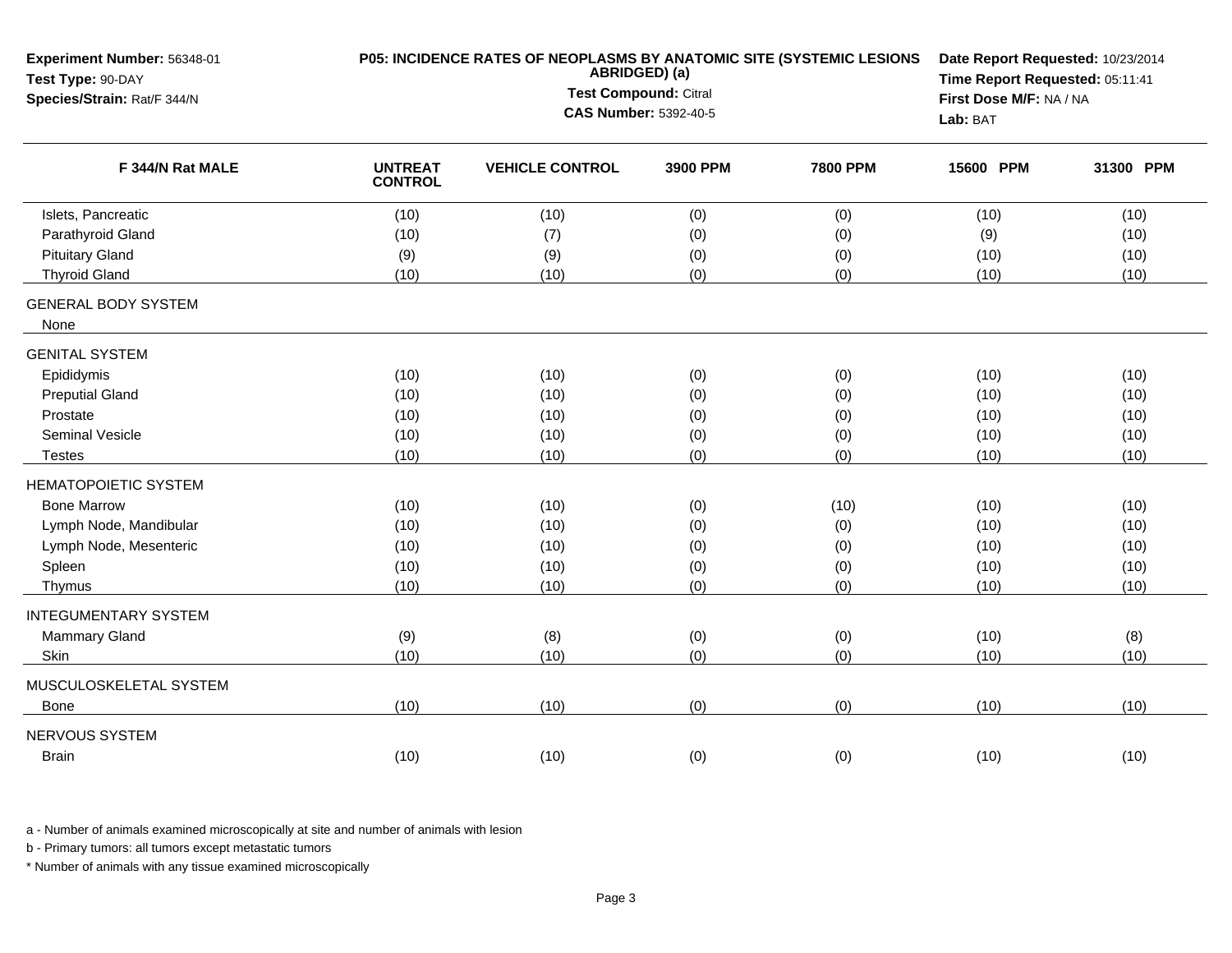| Experiment Number: 56348-01<br>Test Type: 90-DAY<br>Species/Strain: Rat/F 344/N |                                  | P05: INCIDENCE RATES OF NEOPLASMS BY ANATOMIC SITE (SYSTEMIC LESIONS<br>ABRIDGED) (a)<br>Test Compound: Citral<br><b>CAS Number: 5392-40-5</b> | Date Report Requested: 10/23/2014<br>Time Report Requested: 05:11:41<br>First Dose M/F: NA / NA<br>Lab: BAT |                 |           |           |
|---------------------------------------------------------------------------------|----------------------------------|------------------------------------------------------------------------------------------------------------------------------------------------|-------------------------------------------------------------------------------------------------------------|-----------------|-----------|-----------|
| F 344/N Rat MALE                                                                | <b>UNTREAT</b><br><b>CONTROL</b> | <b>VEHICLE CONTROL</b>                                                                                                                         | 3900 PPM                                                                                                    | <b>7800 PPM</b> | 15600 PPM | 31300 PPM |
| <b>RESPIRATORY SYSTEM</b>                                                       |                                  |                                                                                                                                                |                                                                                                             |                 |           |           |
| Lung                                                                            | (10)                             | (10)                                                                                                                                           | (0)                                                                                                         | (0)             | (10)      | (10)      |
| Nose                                                                            | (10)                             | (10)                                                                                                                                           | (0)                                                                                                         | (0)             | (10)      | (10)      |
| Trachea                                                                         | (10)                             | (10)                                                                                                                                           | (0)                                                                                                         | (0)             | (10)      | (10)      |
| SPECIAL SENSES SYSTEM<br>None                                                   |                                  |                                                                                                                                                |                                                                                                             |                 |           |           |
| URINARY SYSTEM                                                                  |                                  |                                                                                                                                                |                                                                                                             |                 |           |           |
| Kidney                                                                          | (10)                             | (10)                                                                                                                                           | (10)                                                                                                        | (10)            | (10)      | (10)      |
| Urinary Bladder                                                                 | (10)                             | (10)                                                                                                                                           | (0)                                                                                                         | (0)             | (10)      | (10)      |

b - Primary tumors: all tumors except metastatic tumors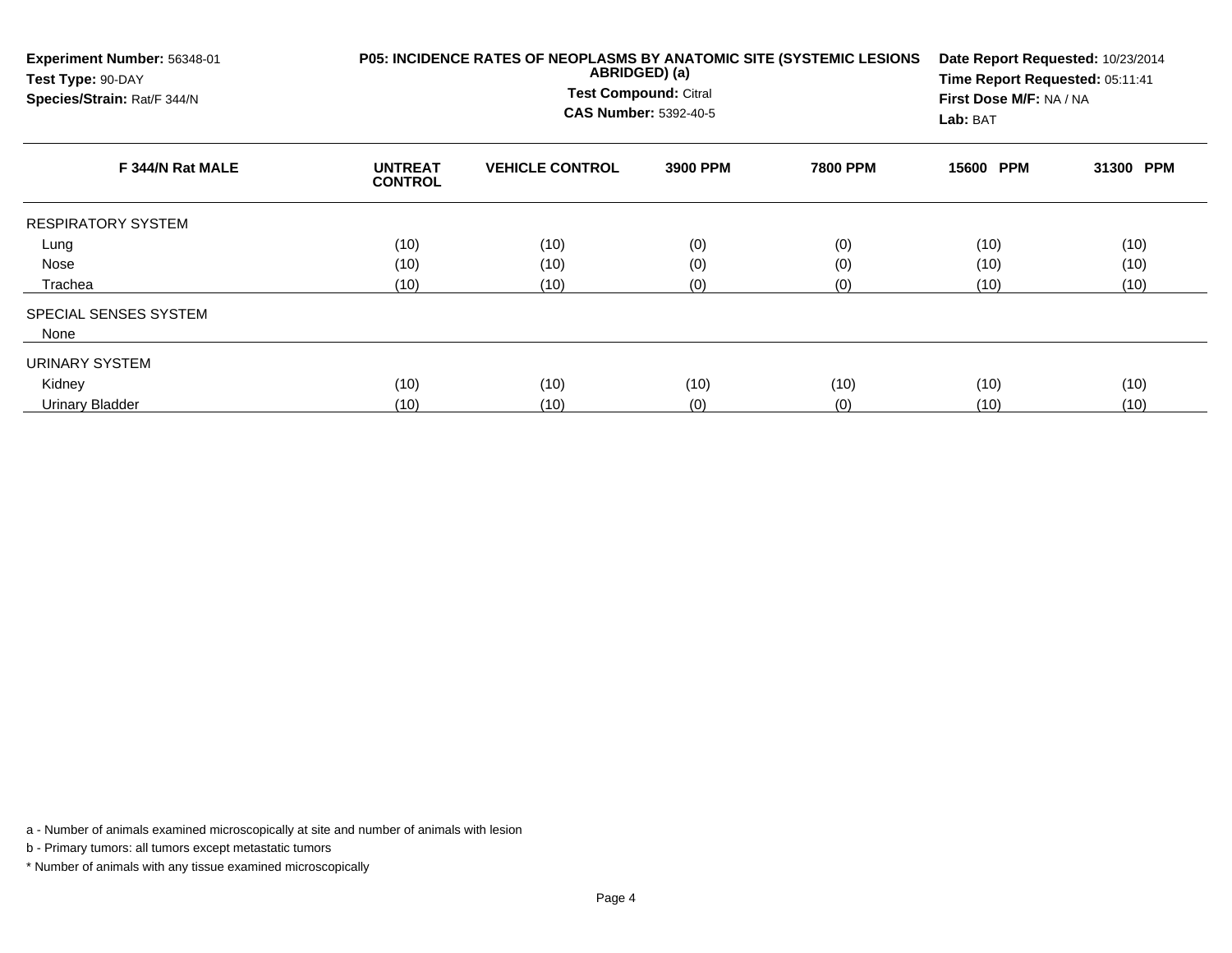| Experiment Number: 56348-01<br>Test Type: 90-DAY<br>Species/Strain: Rat/F 344/N                            | P05: INCIDENCE RATES OF NEOPLASMS BY ANATOMIC SITE (SYSTEMIC LESIONS<br>ABRIDGED) (a)<br><b>Test Compound: Citral</b><br><b>CAS Number: 5392-40-5</b> |                        |          |                 | Date Report Requested: 10/23/2014<br>Time Report Requested: 05:11:41<br>First Dose M/F: NA / NA<br>Lab: BAT |           |  |
|------------------------------------------------------------------------------------------------------------|-------------------------------------------------------------------------------------------------------------------------------------------------------|------------------------|----------|-----------------|-------------------------------------------------------------------------------------------------------------|-----------|--|
| F 344/N Rat MALE                                                                                           | <b>UNTREAT</b><br><b>CONTROL</b>                                                                                                                      | <b>VEHICLE CONTROL</b> | 3900 PPM | <b>7800 PPM</b> | 15600 PPM                                                                                                   | 31300 PPM |  |
| <b>Tumor Summary for MALE</b>                                                                              |                                                                                                                                                       |                        |          |                 |                                                                                                             |           |  |
| <b>Total Animals with Primary Neoplasms (b)</b><br><b>Total Primary Neoplasms</b>                          |                                                                                                                                                       |                        |          |                 |                                                                                                             |           |  |
| <b>Total Animals with Benign Neoplasms</b><br><b>Total Benign Neoplasms</b>                                |                                                                                                                                                       |                        |          |                 |                                                                                                             |           |  |
| <b>Total Animals with Malignant Neoplasms</b><br><b>Total Malignant Neoplasms</b>                          |                                                                                                                                                       |                        |          |                 |                                                                                                             |           |  |
| <b>Total Animals with Metastatic Neoplasms</b><br><b>Total Metastatic Neoplasms</b>                        |                                                                                                                                                       |                        |          |                 |                                                                                                             |           |  |
| <b>Total Animals with Malignant Neoplasms</b><br><b>Uncertain Primary Site</b>                             |                                                                                                                                                       |                        |          |                 |                                                                                                             |           |  |
| Total Animals with Neoplasms Uncertain -<br><b>Benign or Malignant</b><br><b>Total Uncertain Neoplasms</b> |                                                                                                                                                       |                        |          |                 |                                                                                                             |           |  |

\*\*\*END OF MALE DATA\*\*\*

a - Number of animals examined microscopically at site and number of animals with lesion

b - Primary tumors: all tumors except metastatic tumors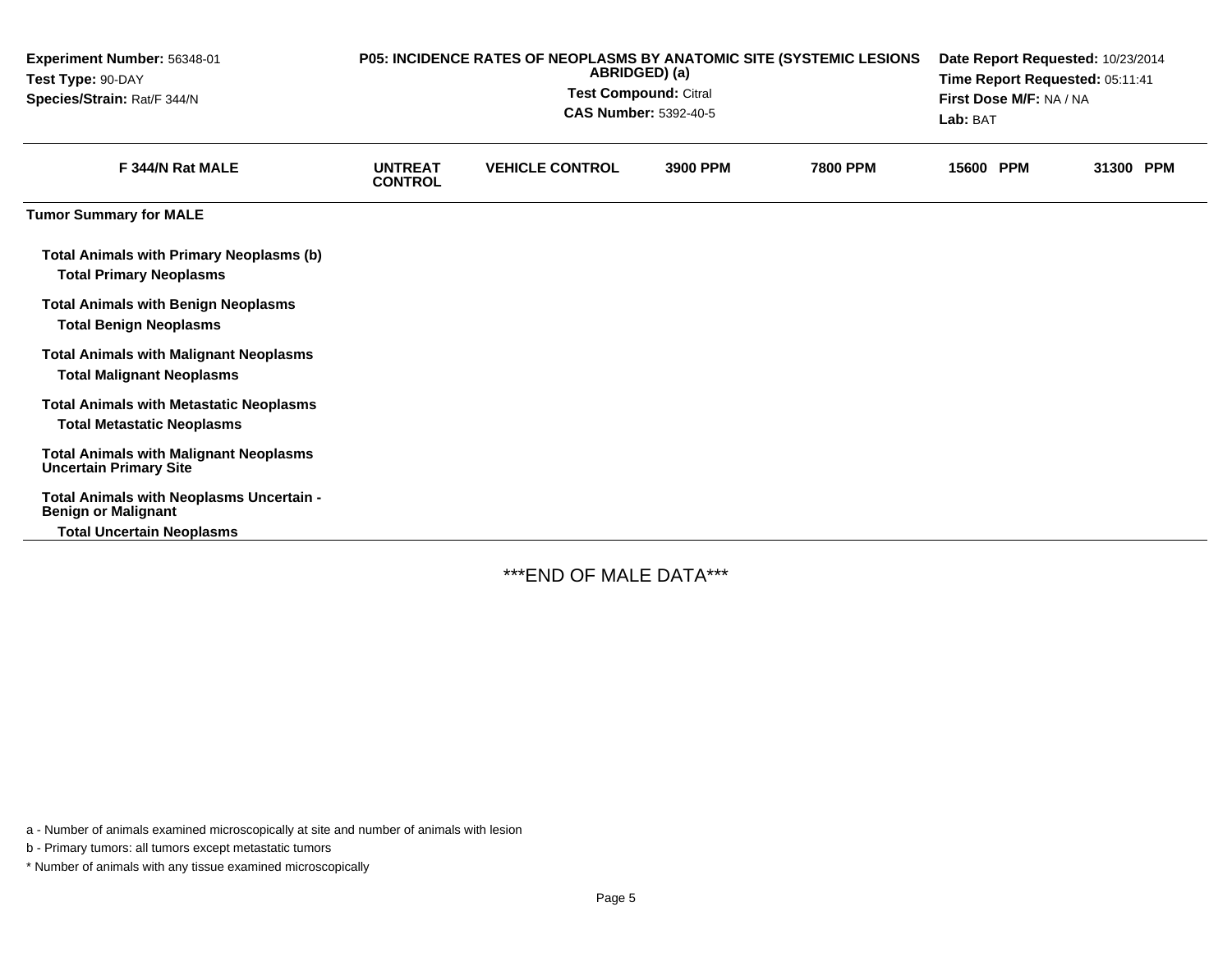| Experiment Number: 56348-01<br>Test Type: 90-DAY         |                                  | P05: INCIDENCE RATES OF NEOPLASMS BY ANATOMIC SITE (SYSTEMIC LESIONS<br>ABRIDGED) (a) | Date Report Requested: 10/23/2014<br>Time Report Requested: 05:11:41 |                 |           |           |
|----------------------------------------------------------|----------------------------------|---------------------------------------------------------------------------------------|----------------------------------------------------------------------|-----------------|-----------|-----------|
| Species/Strain: Rat/F 344/N                              |                                  | Test Compound: Citral                                                                 | First Dose M/F: NA / NA                                              |                 |           |           |
|                                                          |                                  |                                                                                       | <b>CAS Number: 5392-40-5</b>                                         |                 | Lab: BAT  |           |
| F 344/N Rat FEMALE                                       | <b>UNTREAT</b><br><b>CONTROL</b> | <b>VEHICLE CONTROL</b>                                                                | 3900 PPM                                                             | <b>7800 PPM</b> | 15600 PPM | 31300 PPM |
| <b>Disposition Summary</b>                               |                                  |                                                                                       |                                                                      |                 |           |           |
| <b>Animals Initially In Study</b><br><b>Early Deaths</b> | 10                               | 10                                                                                    | 10                                                                   | 10              | 10        | 10        |
| <b>Moribund Sacrifice</b>                                |                                  |                                                                                       |                                                                      |                 |           | 10        |
| <b>Survivors</b>                                         |                                  |                                                                                       |                                                                      |                 |           |           |
| <b>Terminal Sacrifice</b>                                | 10                               | 10                                                                                    | 10                                                                   | 10              | 10        |           |
| <b>Animals Examined Microscopically</b>                  | 10                               | 10                                                                                    | 1                                                                    | 10              | 10        | 10        |
| <b>ALIMENTARY SYSTEM</b>                                 |                                  |                                                                                       |                                                                      |                 |           |           |
| Esophagus                                                | (10)                             | (10)                                                                                  | (0)                                                                  | (0)             | (10)      | (10)      |
| Intestine Large, Cecum                                   | (10)                             | (10)                                                                                  | (0)                                                                  | (0)             | (10)      | (10)      |
| Intestine Large, Colon                                   | (10)                             | (10)                                                                                  | (0)                                                                  | (1)             | (10)      | (10)      |
| Leiomyosarcoma                                           |                                  |                                                                                       |                                                                      | 1 (100%)        |           |           |
| Intestine Large, Rectum                                  | (10)                             | (10)                                                                                  | (0)                                                                  | (0)             | (10)      | (10)      |
| Intestine Small, Duodenum                                | (10)                             | (10)                                                                                  | (0)                                                                  | (0)             | (10)      | (10)      |
| Intestine Small, Ileum                                   | (10)                             | (10)                                                                                  | (0)                                                                  | (0)             | (10)      | (10)      |
| Intestine Small, Jejunum                                 | (10)                             | (10)                                                                                  | (0)                                                                  | (0)             | (10)      | (10)      |
| Liver                                                    | (10)                             | (10)                                                                                  | (1)                                                                  | (0)             | (10)      | (10)      |
| Pancreas                                                 | (10)                             | (10)                                                                                  | (0)                                                                  | (0)             | (10)      | (10)      |
| <b>Salivary Glands</b>                                   | (10)                             | (10)                                                                                  | (0)                                                                  | (0)             | (10)      | (10)      |
| Stomach, Forestomach                                     | (10)                             | (10)                                                                                  | (0)                                                                  | (0)             | (10)      | (10)      |
| Stomach, Glandular                                       | (10)                             | (10)                                                                                  | (0)                                                                  | (0)             | (10)      | (10)      |
| CARDIOVASCULAR SYSTEM                                    |                                  |                                                                                       |                                                                      |                 |           |           |
| <b>Blood Vessel</b>                                      | (10)                             | (10)                                                                                  | (0)                                                                  | (0)             | (10)      | (10)      |
| Heart                                                    | (10)                             | (10)                                                                                  | (0)                                                                  | (0)             | (10)      | (10)      |
| <b>ENDOCRINE SYSTEM</b>                                  |                                  |                                                                                       |                                                                      |                 |           |           |
| <b>Adrenal Cortex</b>                                    | (10)                             | (10)                                                                                  | (0)                                                                  | (0)             | (10)      | (10)      |

b - Primary tumors: all tumors except metastatic tumors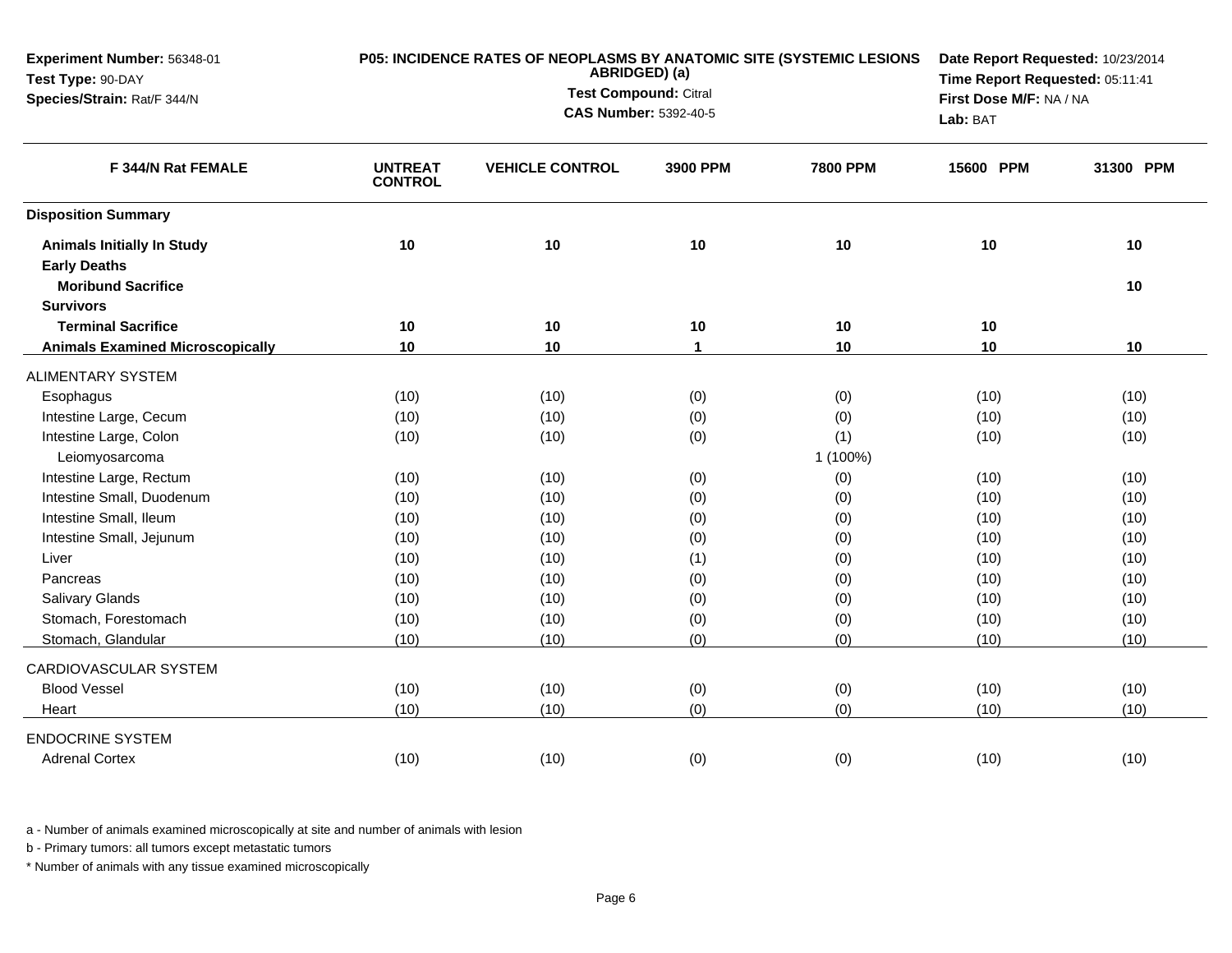| Experiment Number: 56348-01<br>Test Type: 90-DAY<br>Species/Strain: Rat/F 344/N | P05: INCIDENCE RATES OF NEOPLASMS BY ANATOMIC SITE (SYSTEMIC LESIONS<br>ABRIDGED) (a)<br>Test Compound: Citral<br><b>CAS Number: 5392-40-5</b> |                        |          |                 | Date Report Requested: 10/23/2014<br>Time Report Requested: 05:11:41<br>First Dose M/F: NA / NA<br>Lab: BAT |           |
|---------------------------------------------------------------------------------|------------------------------------------------------------------------------------------------------------------------------------------------|------------------------|----------|-----------------|-------------------------------------------------------------------------------------------------------------|-----------|
| F 344/N Rat FEMALE                                                              | <b>UNTREAT</b><br><b>CONTROL</b>                                                                                                               | <b>VEHICLE CONTROL</b> | 3900 PPM | <b>7800 PPM</b> | 15600 PPM                                                                                                   | 31300 PPM |
| Adrenal Medulla                                                                 | (10)                                                                                                                                           | (10)                   | (0)      | (0)             | (10)                                                                                                        | (10)      |
| Islets, Pancreatic                                                              | (10)                                                                                                                                           | (10)                   | (0)      | (0)             | (10)                                                                                                        | (10)      |
| Parathyroid Gland                                                               | (10)                                                                                                                                           | (8)                    | (0)      | (0)             | (10)                                                                                                        | (8)       |
| <b>Pituitary Gland</b>                                                          | (10)                                                                                                                                           | (10)                   | (0)      | (0)             | (10)                                                                                                        | (10)      |
| <b>Thyroid Gland</b>                                                            | (10)                                                                                                                                           | (10)                   | (0)      | (0)             | (10)                                                                                                        | (10)      |
| <b>GENERAL BODY SYSTEM</b><br>None                                              |                                                                                                                                                |                        |          |                 |                                                                                                             |           |
| <b>GENITAL SYSTEM</b>                                                           |                                                                                                                                                |                        |          |                 |                                                                                                             |           |
| <b>Clitoral Gland</b>                                                           | (10)                                                                                                                                           | (10)                   | (0)      | (0)             | (10)                                                                                                        | (10)      |
| Ovary                                                                           | (10)                                                                                                                                           | (10)                   | (0)      | (0)             | (10)                                                                                                        | (10)      |
| <b>Uterus</b>                                                                   | (10)                                                                                                                                           | (10)                   | (0)      | (0)             | (10)                                                                                                        | (10)      |
| <b>HEMATOPOIETIC SYSTEM</b>                                                     |                                                                                                                                                |                        |          |                 |                                                                                                             |           |
| <b>Bone Marrow</b>                                                              | (10)                                                                                                                                           | (10)                   | (0)      | (10)            | (10)                                                                                                        | (10)      |
| Lymph Node, Mandibular                                                          | (10)                                                                                                                                           | (10)                   | (0)      | (0)             | (10)                                                                                                        | (10)      |
| Lymph Node, Mesenteric                                                          | (10)                                                                                                                                           | (10)                   | (0)      | (0)             | (10)                                                                                                        | (10)      |
| Spleen                                                                          | (10)                                                                                                                                           | (10)                   | (0)      | (0)             | (10)                                                                                                        | (10)      |
| Thymus                                                                          | (10)                                                                                                                                           | (10)                   | (0)      | (0)             | (10)                                                                                                        | (10)      |
| <b>INTEGUMENTARY SYSTEM</b>                                                     |                                                                                                                                                |                        |          |                 |                                                                                                             |           |
| Mammary Gland                                                                   | (10)                                                                                                                                           | (10)                   | (0)      | (0)             | (10)                                                                                                        | (8)       |
| Skin                                                                            | (10)                                                                                                                                           | (10)                   | (0)      | (0)             | (10)                                                                                                        | (10)      |
| MUSCULOSKELETAL SYSTEM                                                          |                                                                                                                                                |                        |          |                 |                                                                                                             |           |
| Bone                                                                            | (10)                                                                                                                                           | (10)                   | (0)      | (0)             | (10)                                                                                                        | (10)      |
| <b>NERVOUS SYSTEM</b>                                                           |                                                                                                                                                |                        |          |                 |                                                                                                             |           |
| <b>Brain</b>                                                                    | (10)                                                                                                                                           | (10)                   | (0)      | (0)             | (10)                                                                                                        | (10)      |

b - Primary tumors: all tumors except metastatic tumors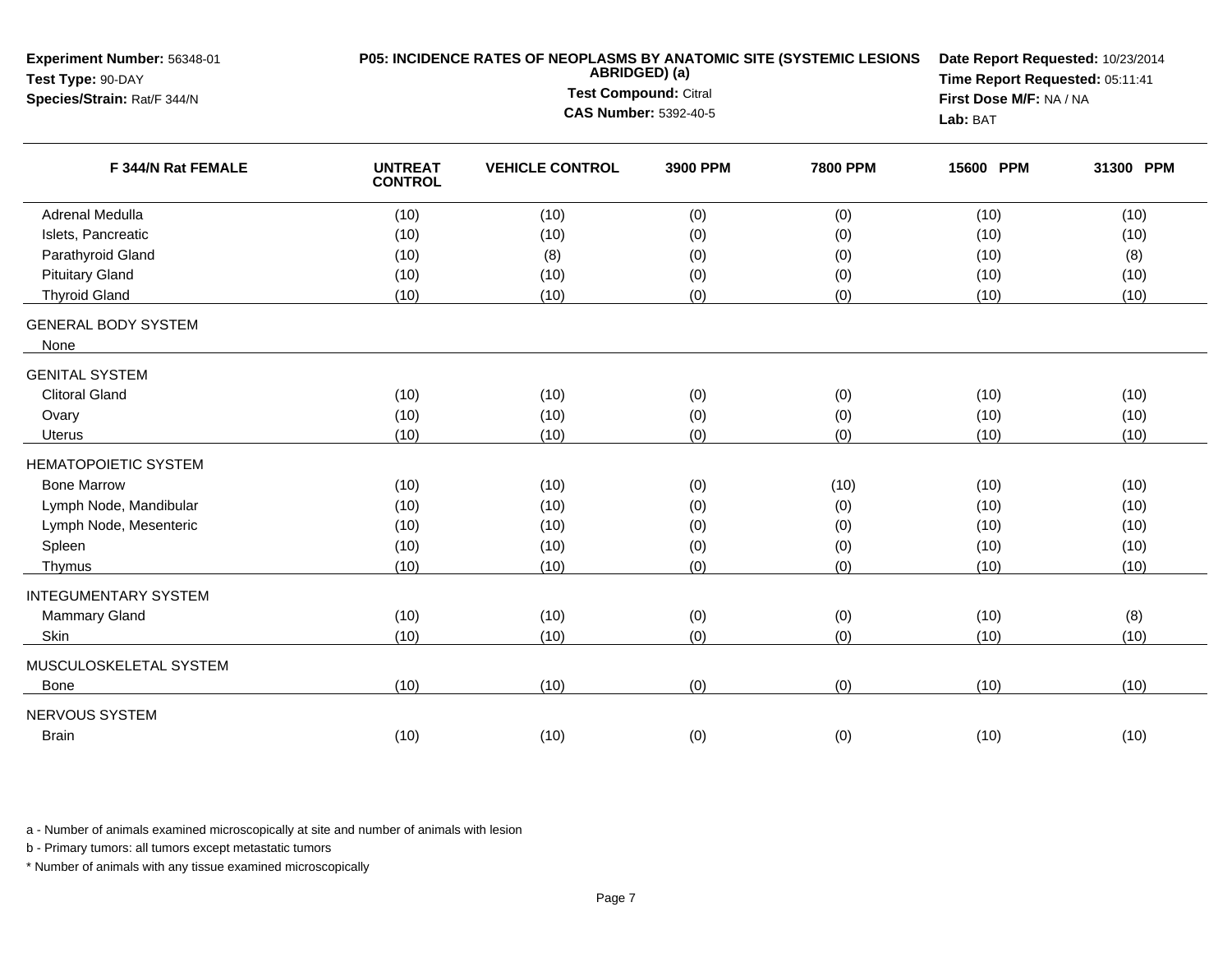| Experiment Number: 56348-01<br>Test Type: 90-DAY<br>Species/Strain: Rat/F 344/N<br>F 344/N Rat FEMALE |                                  | P05: INCIDENCE RATES OF NEOPLASMS BY ANATOMIC SITE (SYSTEMIC LESIONS<br>ABRIDGED) (a)<br>Test Compound: Citral<br><b>CAS Number: 5392-40-5</b> | Date Report Requested: 10/23/2014<br>Time Report Requested: 05:11:41<br>First Dose M/F: NA / NA<br>Lab: BAT |                 |           |           |
|-------------------------------------------------------------------------------------------------------|----------------------------------|------------------------------------------------------------------------------------------------------------------------------------------------|-------------------------------------------------------------------------------------------------------------|-----------------|-----------|-----------|
|                                                                                                       | <b>UNTREAT</b><br><b>CONTROL</b> | <b>VEHICLE CONTROL</b>                                                                                                                         | 3900 PPM                                                                                                    | <b>7800 PPM</b> | 15600 PPM | 31300 PPM |
| <b>RESPIRATORY SYSTEM</b>                                                                             |                                  |                                                                                                                                                |                                                                                                             |                 |           |           |
| Lung                                                                                                  | (10)                             | (10)                                                                                                                                           | (0)                                                                                                         | (0)             | (10)      | (10)      |
| Nose                                                                                                  | (10)                             | (10)                                                                                                                                           | (0)                                                                                                         | (0)             | (10)      | (10)      |
| Trachea                                                                                               | (10)                             | (10)                                                                                                                                           | (0)                                                                                                         | (0)             | (10)      | (10)      |
| SPECIAL SENSES SYSTEM                                                                                 |                                  |                                                                                                                                                |                                                                                                             |                 |           |           |
| None                                                                                                  |                                  |                                                                                                                                                |                                                                                                             |                 |           |           |
| URINARY SYSTEM                                                                                        |                                  |                                                                                                                                                |                                                                                                             |                 |           |           |
| Kidney                                                                                                | (10)                             | (10)                                                                                                                                           | (0)                                                                                                         | (0)             | (10)      | (10)      |
| Urinary Bladder                                                                                       | (10)                             | (10)                                                                                                                                           | (0)                                                                                                         | (0)             | (10)      | (10)      |

b - Primary tumors: all tumors except metastatic tumors